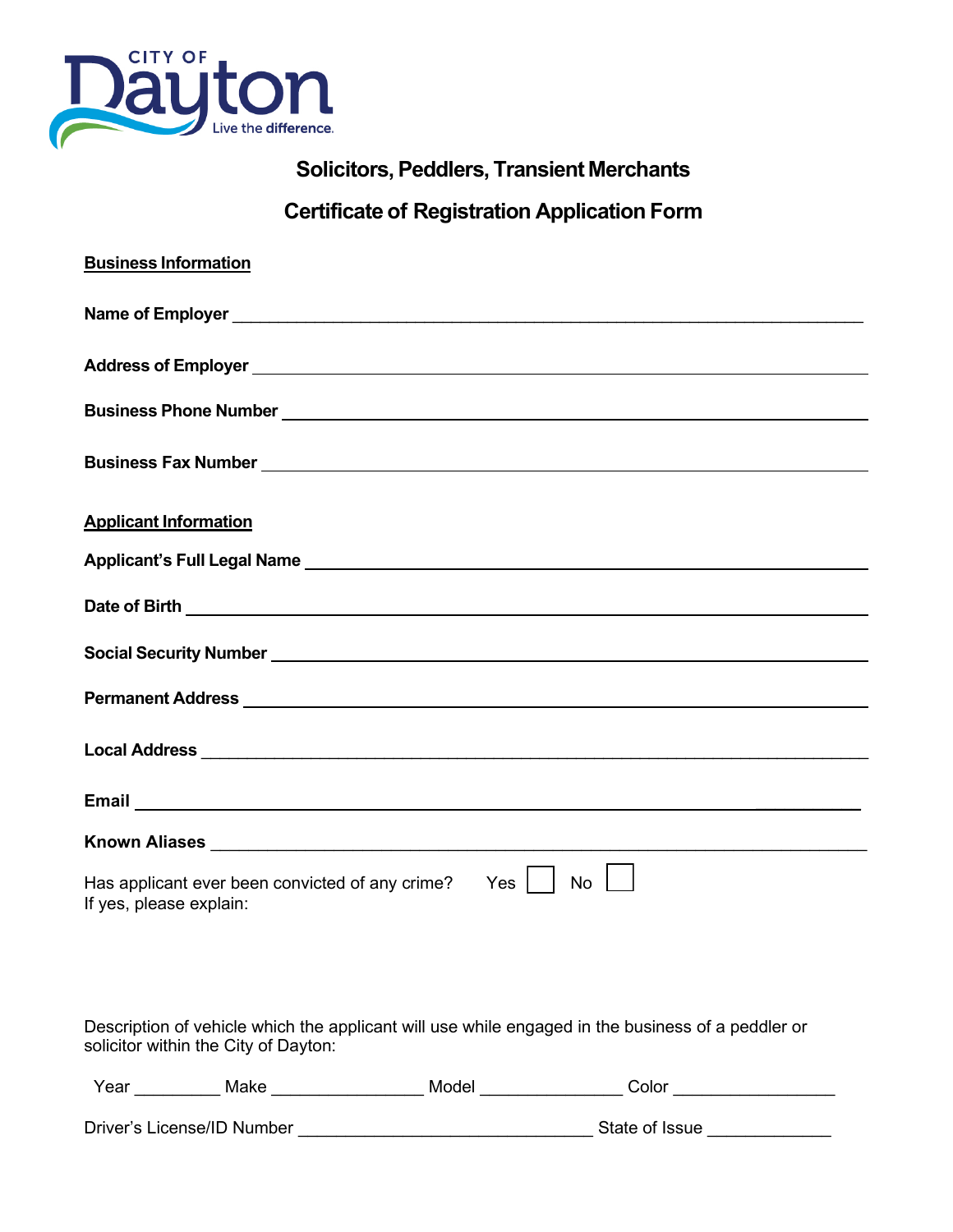List of municipalities wherein the applicant/company has worked in before coming to the City of Dayton:

| ۷. |  |
|----|--|
| 3. |  |
|    |  |
| 5  |  |

Describe the Nature of Your Business

| Address where goods are manufactured <b>example and all analytical contract of the state of the state of the state of the state of the state of the state of the state of the state of the state of the state of the state of th</b> |  |  |
|--------------------------------------------------------------------------------------------------------------------------------------------------------------------------------------------------------------------------------------|--|--|
|                                                                                                                                                                                                                                      |  |  |
| Address where goods are stored and the state of the state of the state of the state of the state of the state of the state of the state of the state of the state of the state of the state of the state of the state of the s       |  |  |
|                                                                                                                                                                                                                                      |  |  |
| Manner of which the goods shall be delivered to customer<br><u>Nanner of which the goods shall be delivered to customer</u>                                                                                                          |  |  |
|                                                                                                                                                                                                                                      |  |  |
| Requested dates for working within the City of Dayton                                                                                                                                                                                |  |  |

Other Requirements:

- A color photocopy (front and back) of government issued ID including photo (the photo on the copy must be at least  $2$ " x  $2$ "). If a government issued ID is not available, a color photo of the applicant (minimum size 2" X 2") taken within 60 days immediately prior to the date of filing the application is acceptable.
- The applicant is subject to a background check that will be completed by the Dayton Police Department.
- If the City approves the permit request, the following requirement must be met by the permit holder at all times:
	- Must have a City Provided Permit in his/her possession at all times while working in the City of Dayton
	- If applicable, a copy of the permit holder's sales tax permit must be posted at the work site.
	- Proof that the transient merchant sales are permitted within the zoning district where business will be conducted.

Transient Merchants must also provide the following information:

- Proof of appropriate permission to operate on the proposed site.
- A copy of your individual sales tax permit. The sales tax permit must be posted at the site.
- Proof that the transient merchant sales are permitted within the zoning district where the proposed business will be conducted.